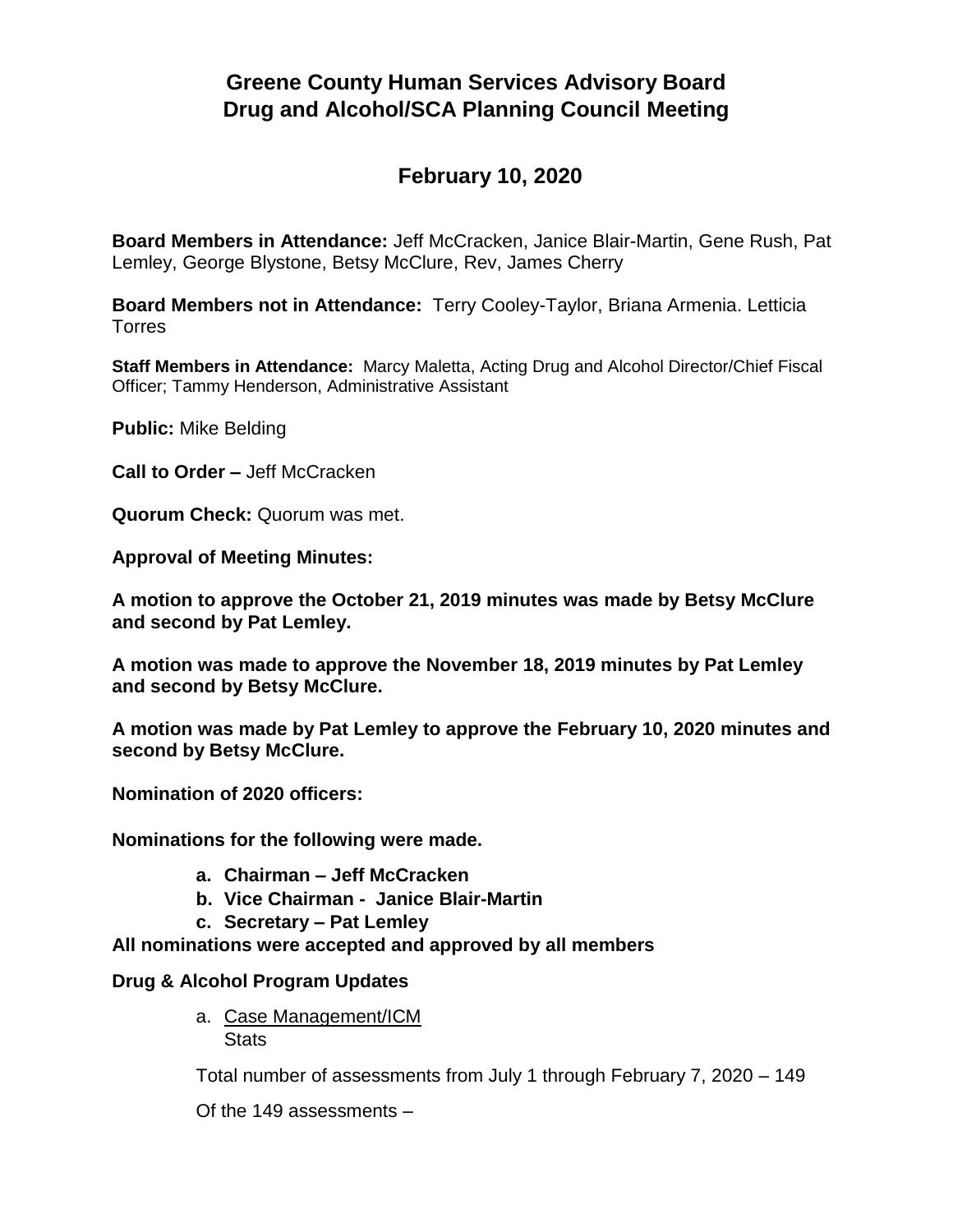- 2– under age 18
- $16 18 24$
- $94 25 39$
- $34 40 64$
- $\bullet$  2 65 and over
- $\bullet$  1 age unknown

Referral Sources –

- 71 from the Courts
- 27 from CYS
- 17 voluntarily seeking treatment
- 15 from a medical provider
- 17 other
- 1 from an Employer
- 1 from a Mental Health Provider

Top 3 drugs of choice –

- Suboxone/Subutex (orally)
- Alcohol
- Amphetamines (injection)
- b. Prevention

Programming in the school

- Completed Amazing Alternatives in 7<sup>th</sup> grade WG and Kindergarten and 2nd grade at JMES
- Started Positive Action in 1<sup>st</sup> and 2<sup>nd</sup> grade at WG
- Marijuana lessons in  $7<sup>th</sup>$  Grade WG
- Currently providing prevention programs at Bobtown Elementary in K, 1<sup>st</sup>, 2<sup>nd</sup> and 3<sup>rd</sup> grades (Why Animals Don't Smoke, Look Alike Drugs, Safe Medication)
- Scheduled prevention programs to begin at the end of February at JMMS for 7<sup>th</sup> and 8<sup>th</sup> grade (Stanford Vaping Toolkit curriculum and Stanford Marijuana Toolkit curriculum)
- Scheduled prevention programs at WCES for K,  $1<sup>st</sup>$  and  $2<sup>nd</sup>$  grades to begin this week (Why Animals Don't Smoke, Look Alike Drugs, and Positive Action)
- Provided a SAP Core Team Member training: 4 out of 5 school districts participated (SEGSD did not) – 16 people (teachers, nurses, counselors) trained
- Continue to attend SAP meetings and provide screenings as requested
- Working with school districts to establish TRU (Tobacco Resistance Unit) groups: JM and Mapletown have started groups – 32 students are registered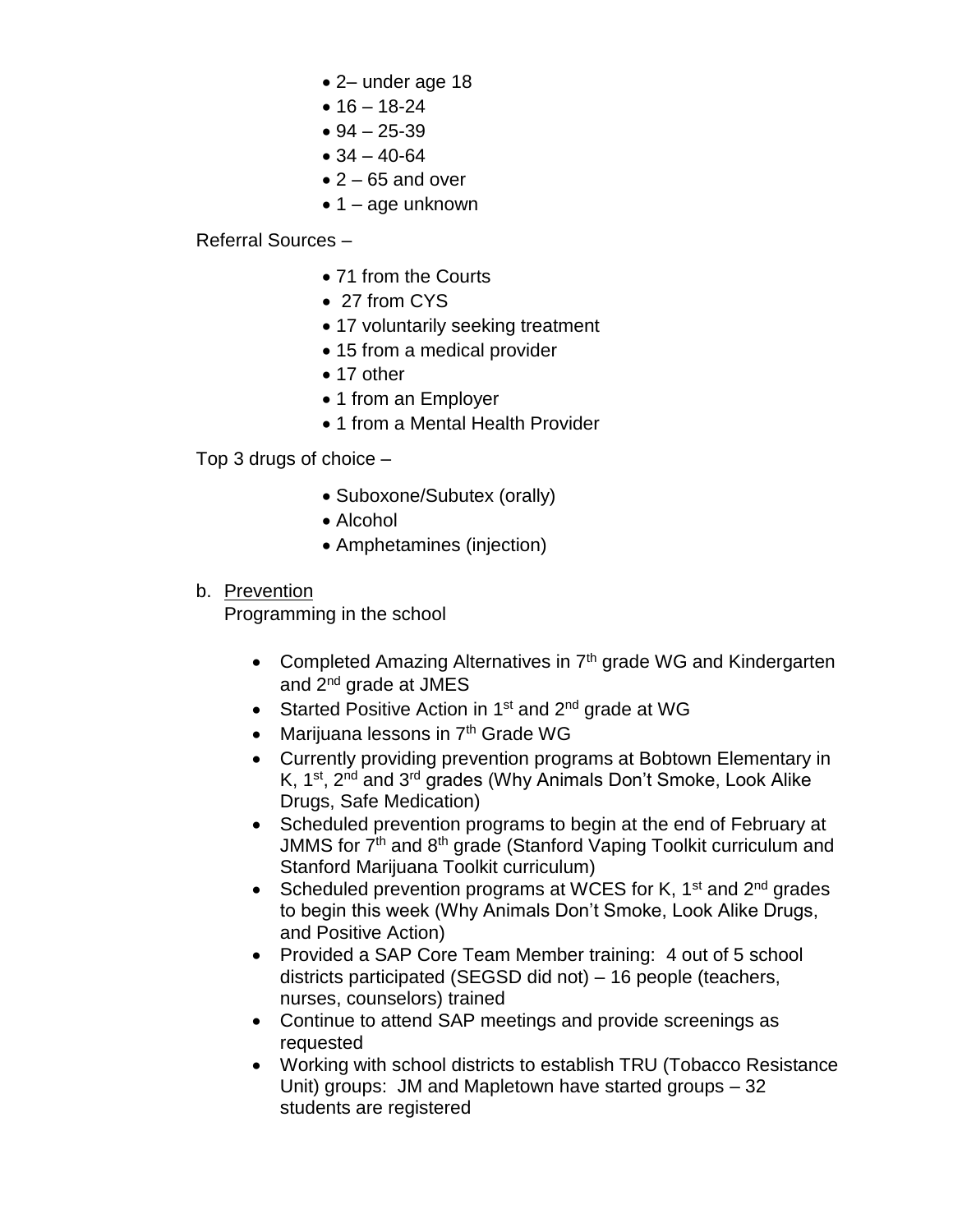Community Prevention

- Holiday Escape skating party over 100 people attended
- Spoke at Healthy Living Drop-In Center
- Partnering with Waynesburg University to have a Crime scene investigation night on Feb  $13<sup>th</sup>$
- Contract is in place with BOOM Creative for a regional media buy to address opioid addiction and stigma using the PA Stop Campaign materials – media will begin in March
- Collaborating with Washington and Fayette Counties to create a regional tobacco prevention coalition
- Collaborating regionally with western PA Counties to create an adult version of the PAYS survey

Needs assessment

 Phase F of the Prevention Needs Assessment was completed and submitted by the December deadline; approval was given in **January** 

Gambling Activities – Grant

• Nothing to report

Communities That Care **Events** 

- CTC Parkview Movie Night- no one showed up
- CTC at West Sides was cancelled in Dec and Jan due to low attendance

## Opioid Strategies

- Opioid Task Force 2 staff attended The 3 year previous plan is up so in March we will be putting together a new strategic plan. Next Meeting March 2, 2020 8:30-10:30am
- **Drug Take Back**

Collaborating with Blueprints to increase mobile prescription drug take back utilizing the mailing envelopes and the Deterra bags. i.e. Meals on Wheels, Senior Centers, Funeral Homes.

• PA Stop Campaign

Contract is in place with BOOM Creative for a regional media buy to address opioid addiction and stigma using the PA Stop Campaign materials – media will begin in March